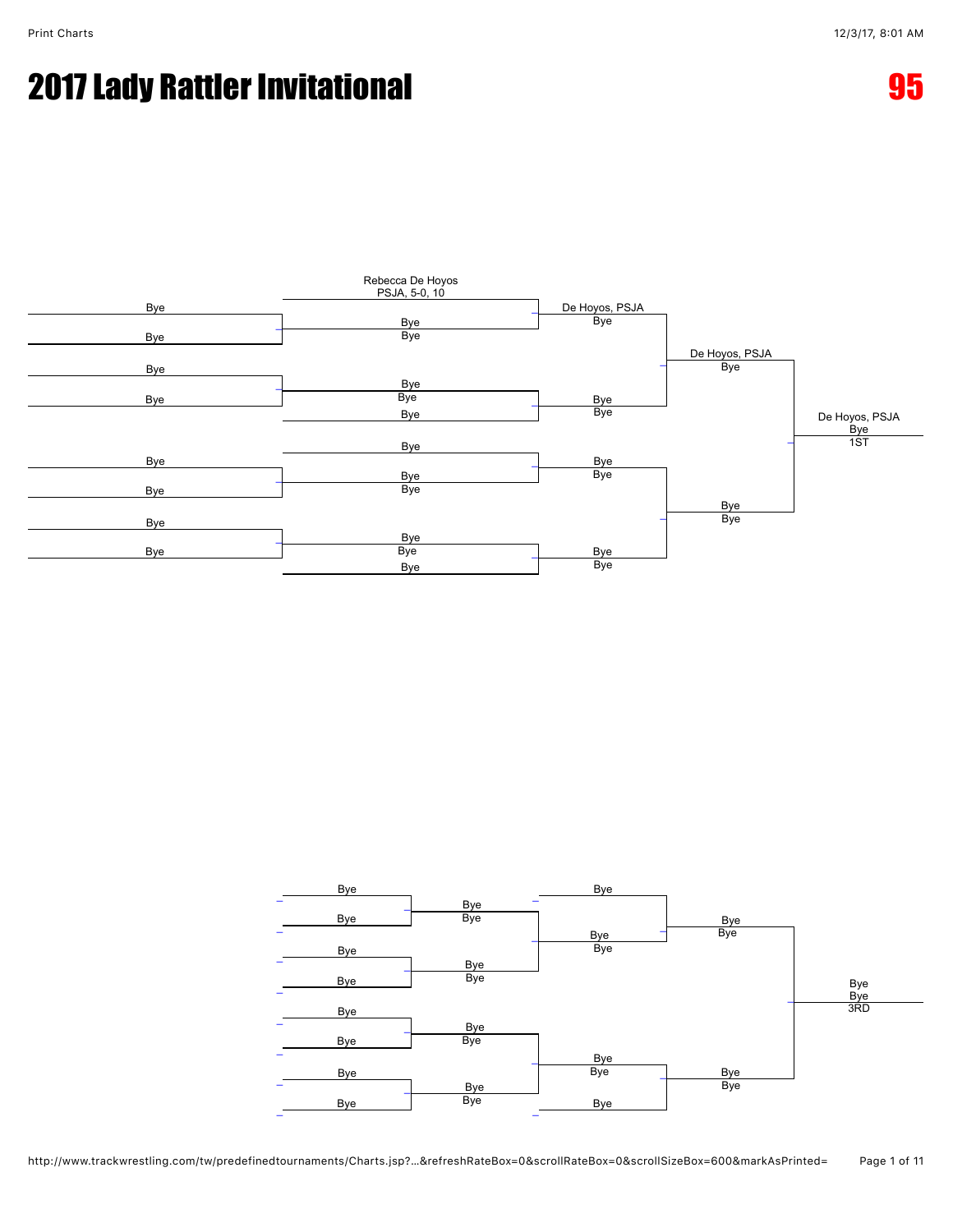## **2017 Lady Rattler Invitational 102 and 102 and 102**



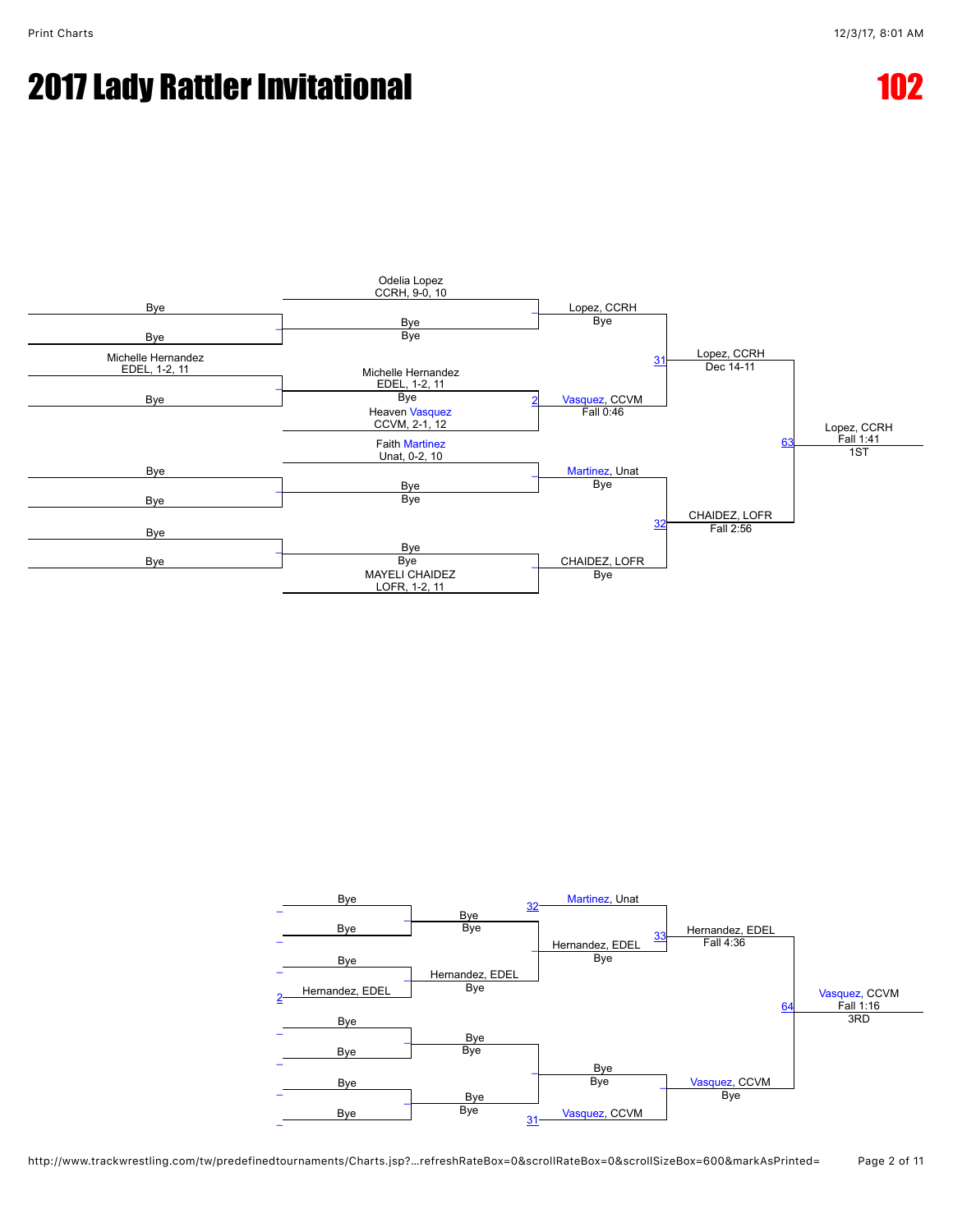## **2017 Lady Rattler Invitational**



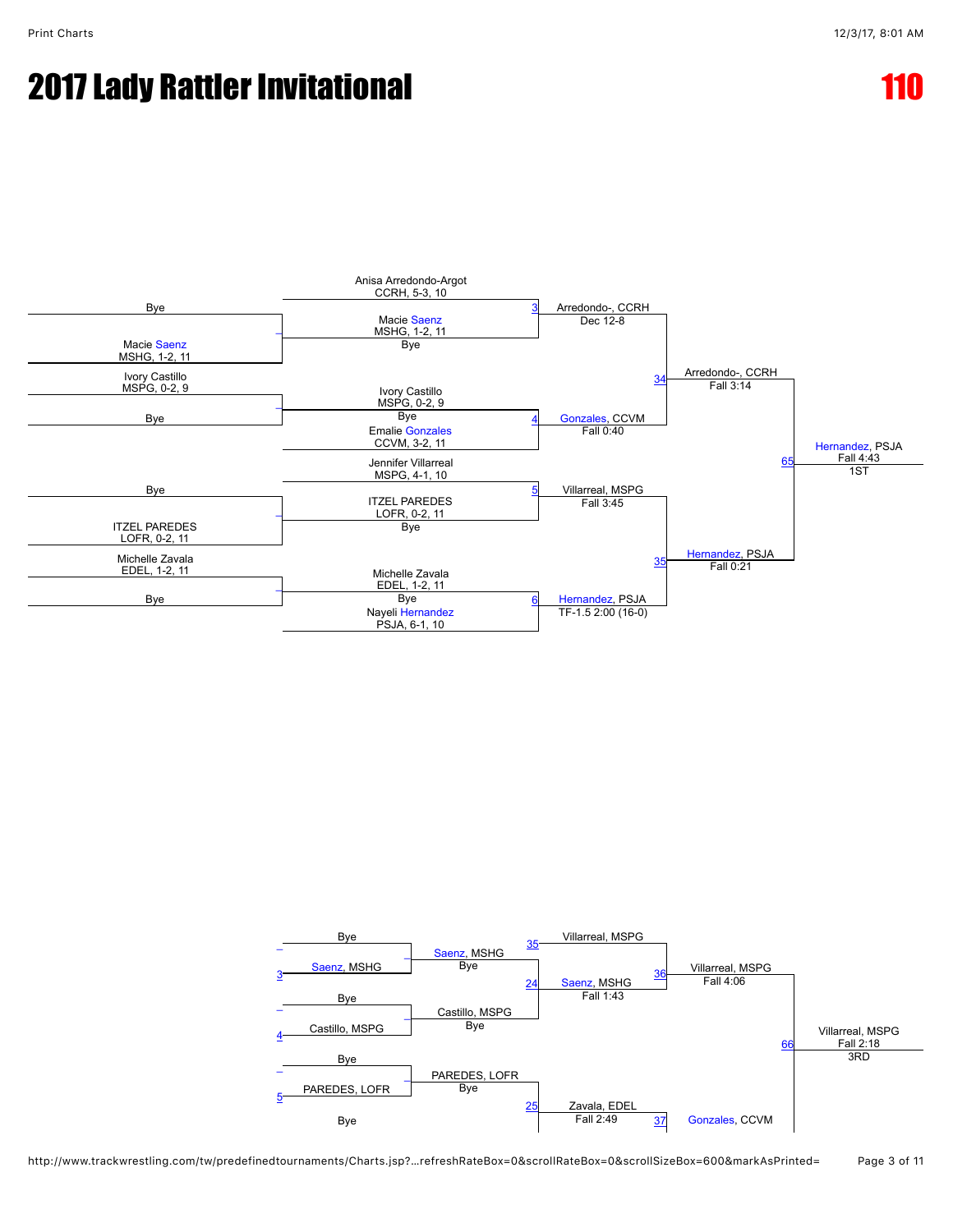



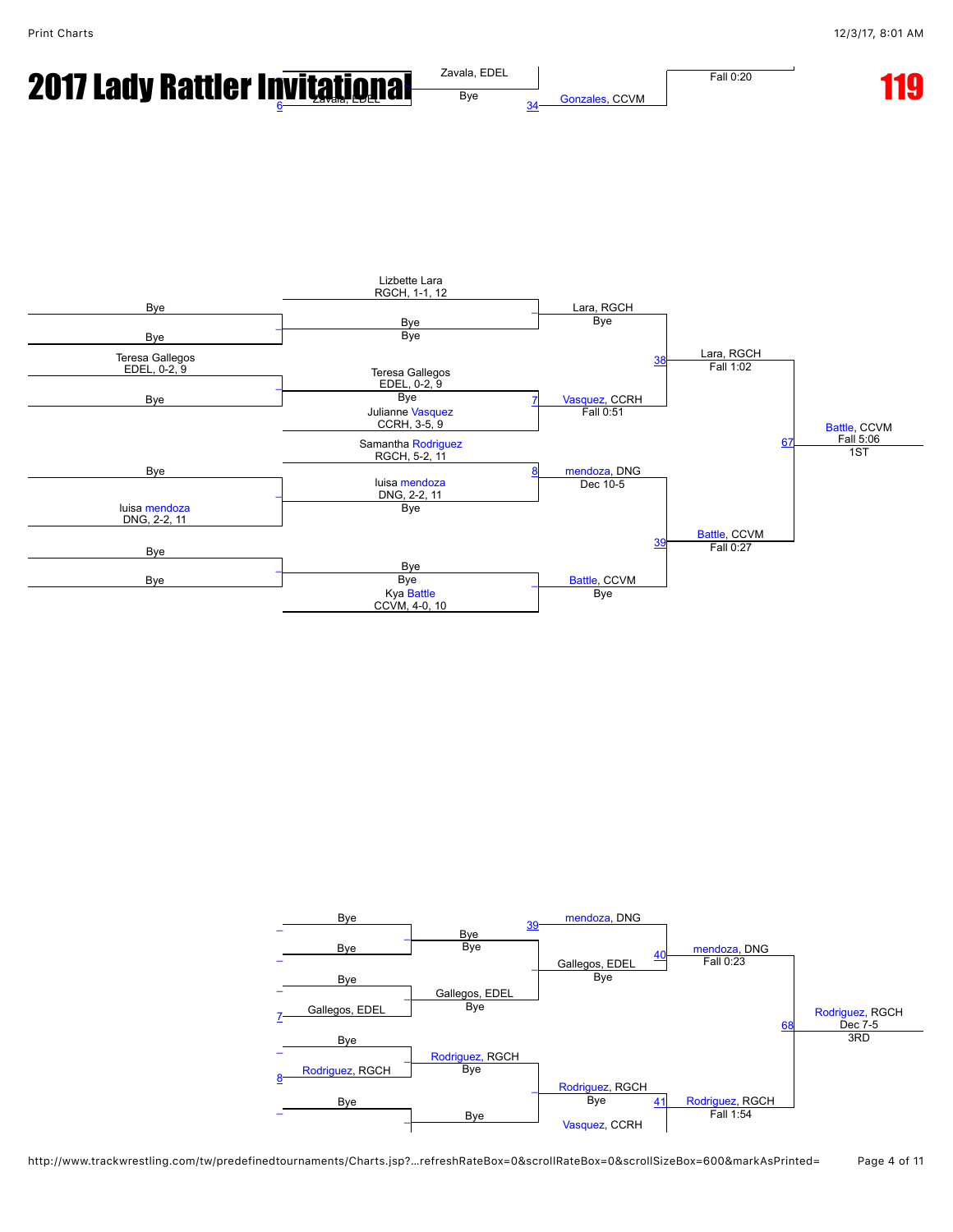# **2017 Lady Rattler Invitational Bye [38](javascript:openBoutSheet(15,)**



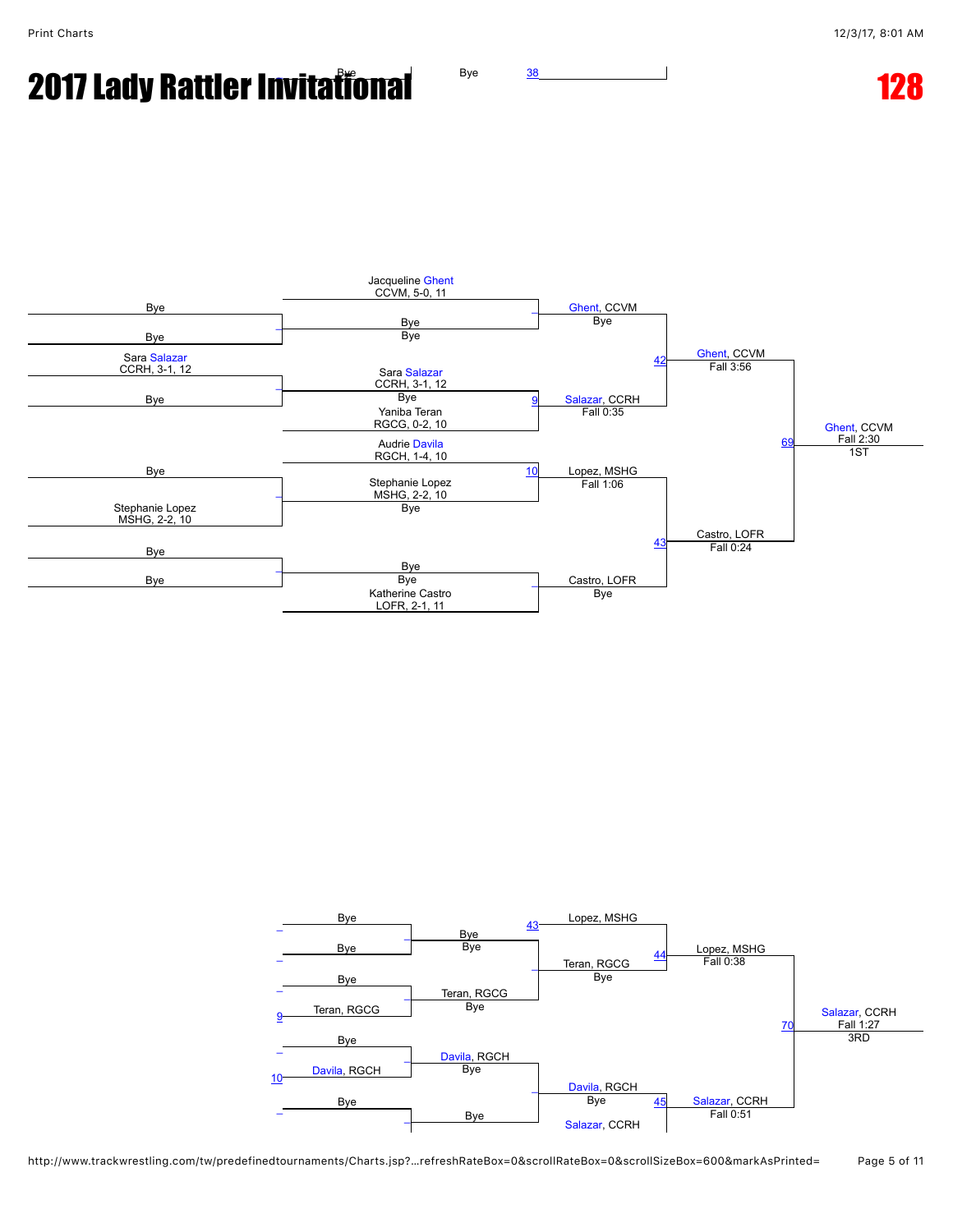## **2017 Lady Rattler Invitational Bye Algorithm**



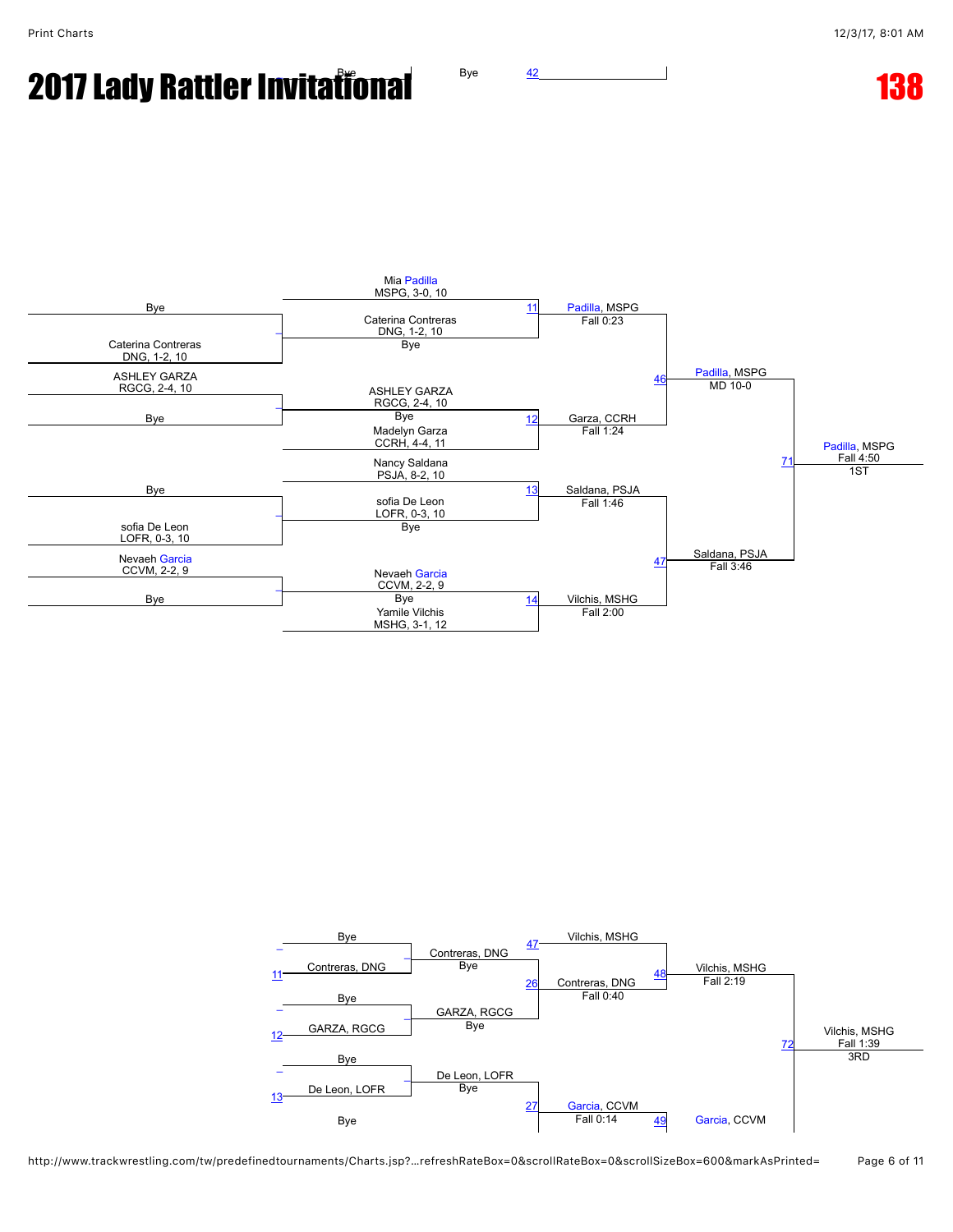

**2017 Lady Rattler Invi[tat](javascript:viewProfile(1389522009))iona[l](javascript:openBoutSheet(12,)** *[Garcia](javascript:viewProfile(1389522009)), CCVM Ag Garza, CCRH* **Dec 6-1 [14](javascript:openBoutSheet(8,)8** 

Garza, CCRH

Dec 6-1



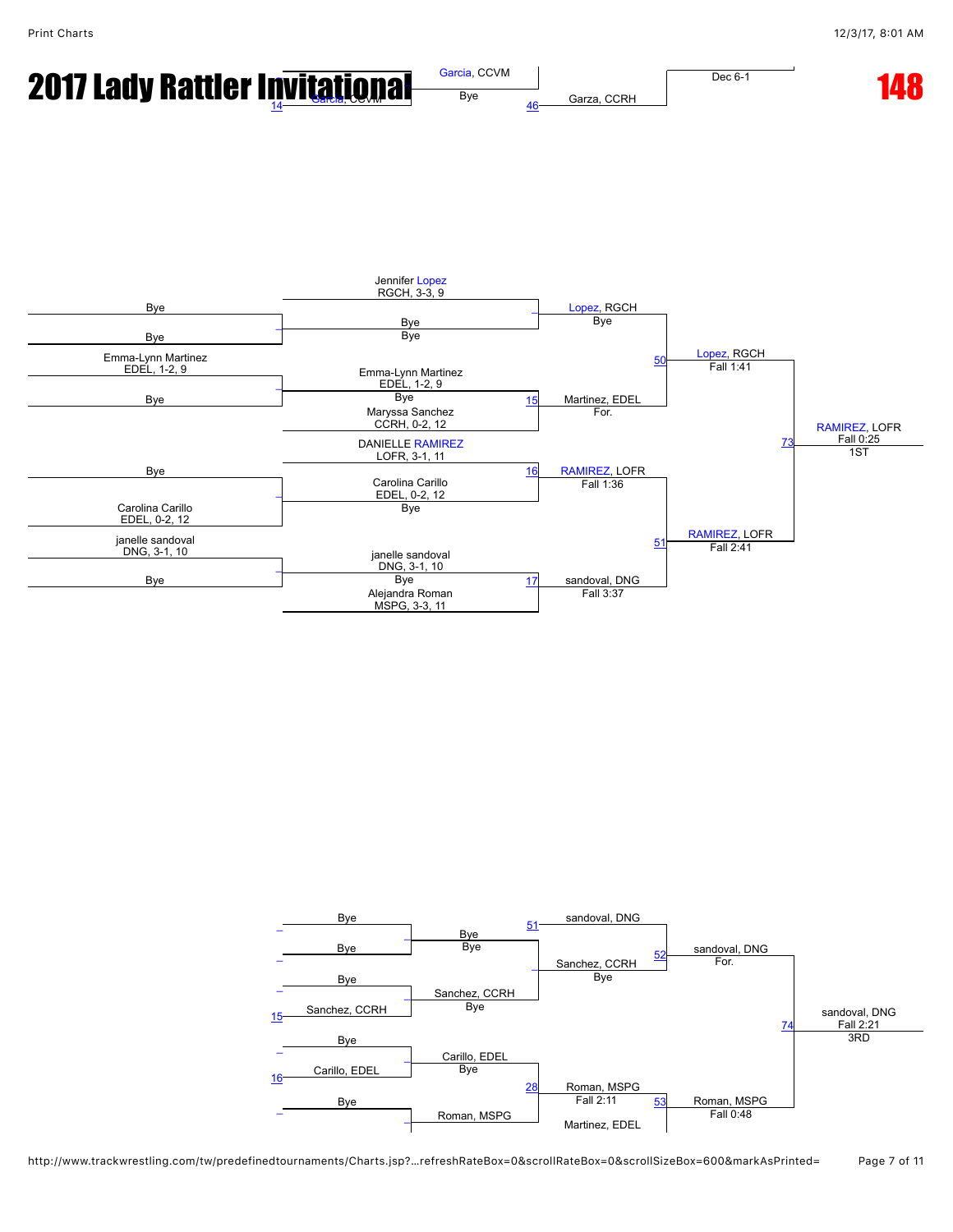# **20[17](javascript:openBoutSheet(8,) Lady Rattler Invitational** Bye [50](javascript:openBoutSheet(15,) **165** 165



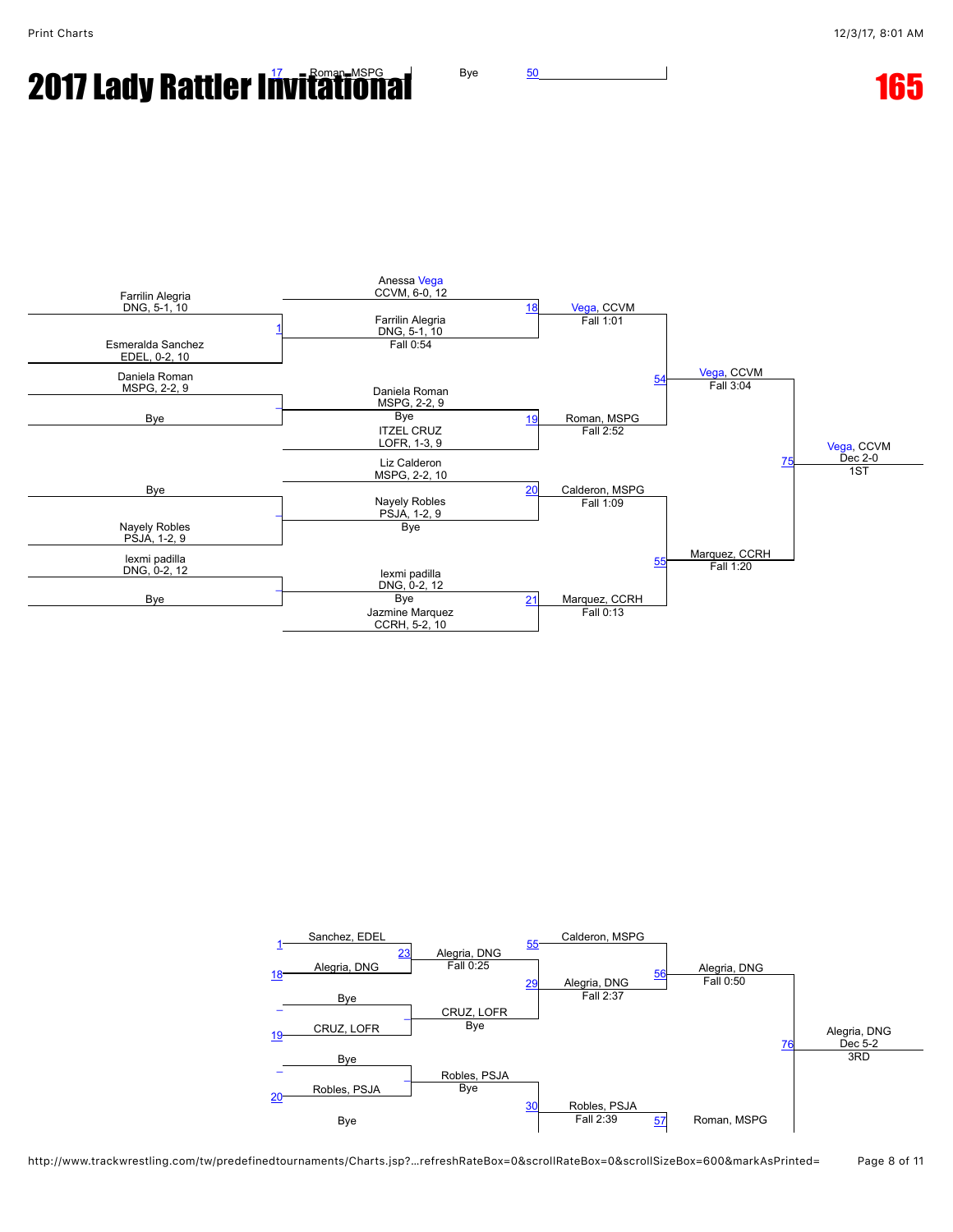

**2017 Lady Ratt[l](javascript:openBoutSheet(12,)er Invitational** Padilla, DNG Roman, MSPG **Fall 2:01 185** Roman, MSPG Fall 2:01